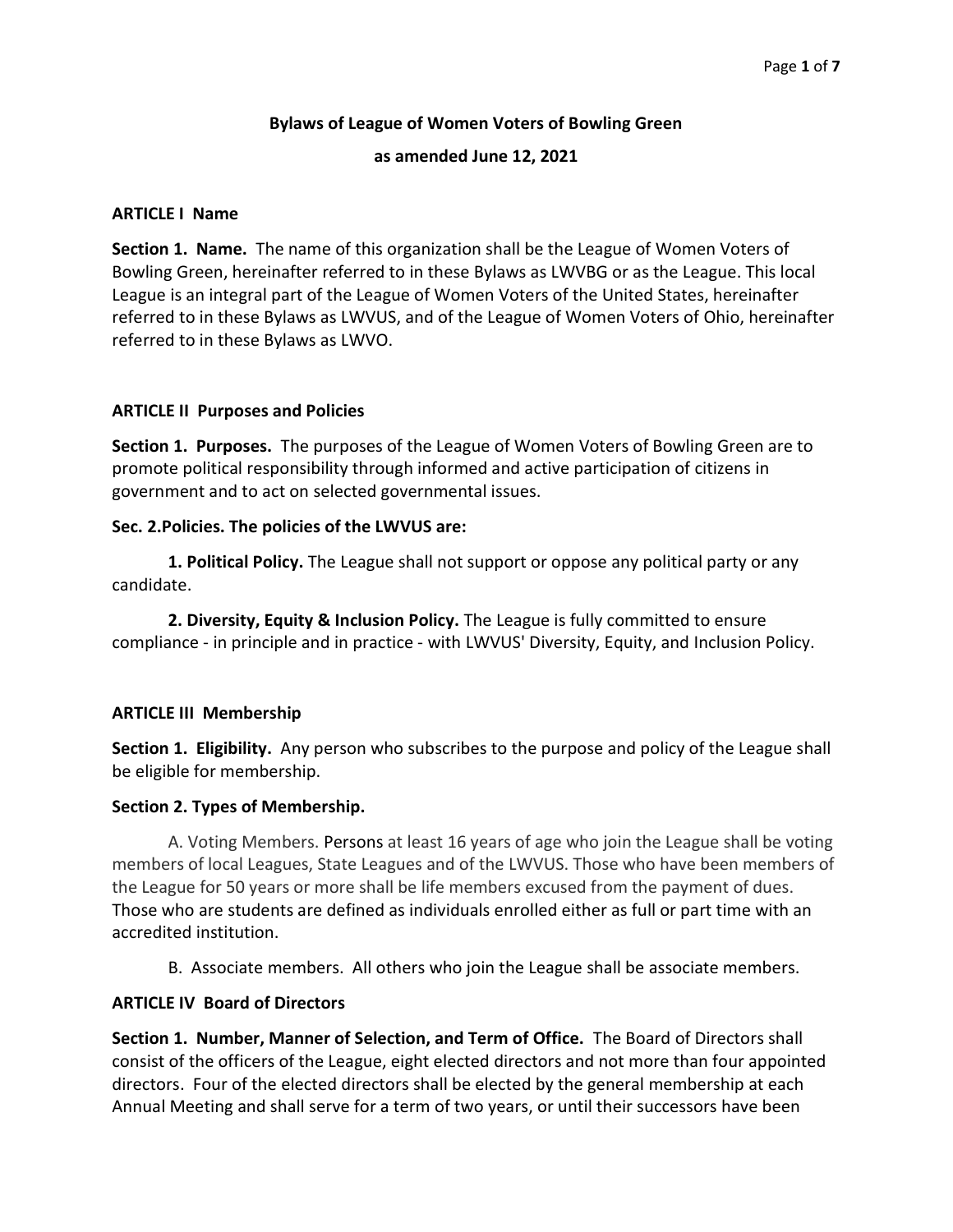elected and qualified. The Board of Directors shall appoint one of the elected Directors to be the Development Director. The elected members shall appoint such additional directors, not exceeding four, as they deem necessary to carry on the work of the League. The terms of office of the appointed directors shall be one year and shall expire June 30 following the Annual Meeting.

Section 2. Qualifications. Only voting members shall serve as officers or directors of this organization.

Section 3. Vacancies. Any vacancy occurring on the Board of Directors by reason of the resignation, death, or disqualification of an officer or elected member may be filled by a majority vote of the remaining members of the Board of Directors until the next Annual Meeting. Three consecutive absences from a board meeting of any member without a valid reason shall be deemed a resignation.

Section 4. Powers and Duties. The Board of Directors shall have full charge of the property and business of the organization, with full power and authority to manage and conduct same, subject to the instructions of the general membership. It shall plan and direct the work necessary to carry out the program as adopted by the National Convention, the State Convention, and the Annual Meeting. The Board shall create and designate such special committees as it may deem necessary.

## Section 5. Meetings.

 A. Number and Types of Meetings. There shall be at least nine regular meetings of the Board of Directors annually. In the event of extenuating circumstances (e.g., a pandemic, extremely inclement weather), the number of Board meetings may be altered by a majority vote of the Board of Directors. The President shall give notice in writing of all regular meetings at least one month before the meeting. The President may call special meetings (e.g., when a decision is needed before the next regularly scheduled meeting) and shall give notice six days prior to such meeting. Both regular and special meetings may be conducted either in person or by electronic means (e.g., telephone conference call or video conferencing).

B. Voting. Votes on urgent matters can be taken by e-mail at the President's discretion. Any votes taken during special meetings or via e-mail will have the same force and effect as those taken during a regular meeting, whether the vote is taken in person or electronically.

Section 6. Quorum. A majority of the members of the Board of Directors shall constitute a quorum.

## Article V Officers

Section 1. Enumeration and Election of Officers. The officers of the League of Women Voters of Bowling Green shall be a President, a Membership Vice President, a Program Vice President, a Secretary, and a Treasurer who shall be elected for terms of two years by the general membership at an Annual Meeting and take office July 1. The President, the Membership Vice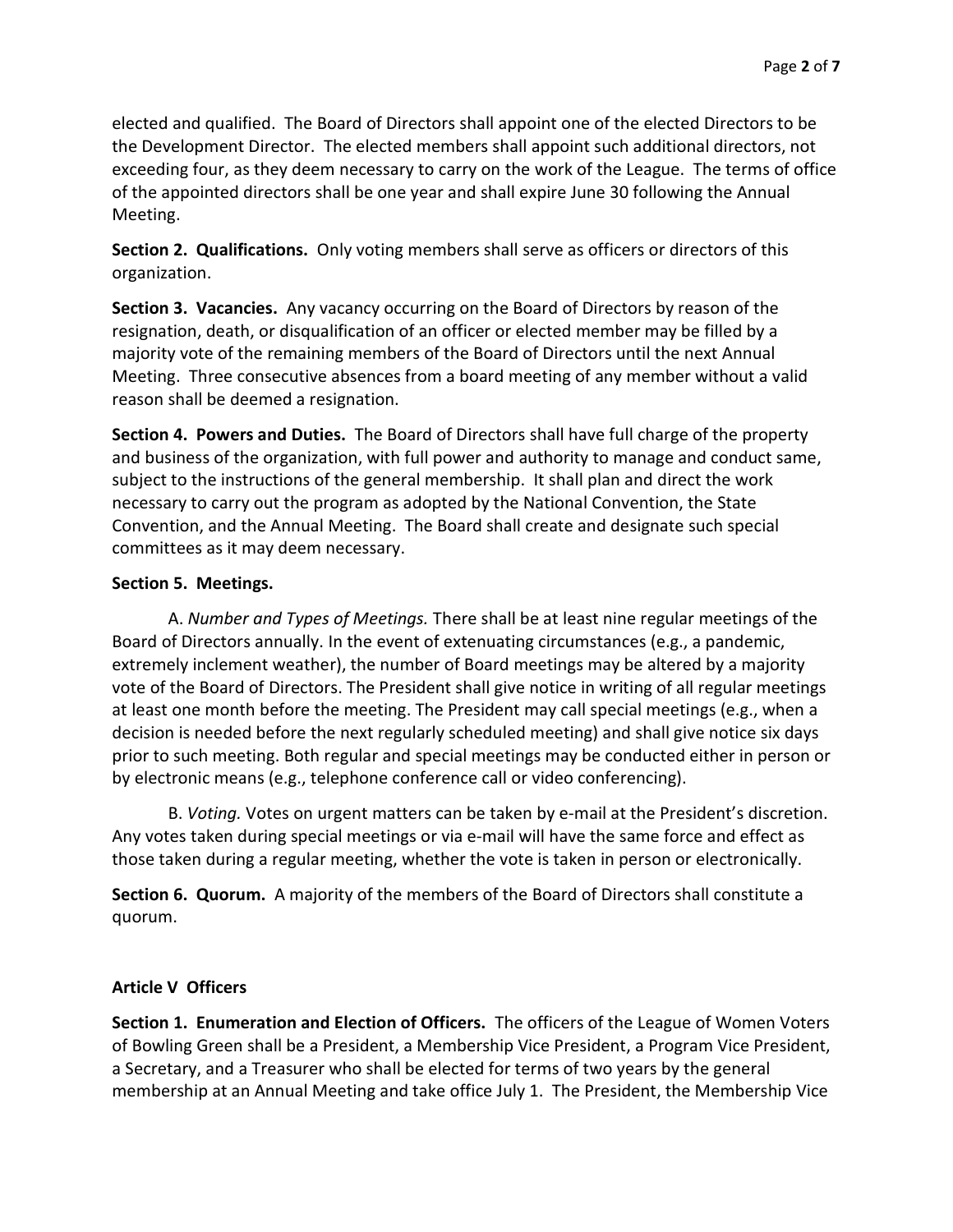President, and the Secretary shall be elected in odd-numbered years. The Program Vice President and the Treasurer shall be elected in even-numbered years.

Section 2. The President. The President shall preside at all meetings of the organization and of the Board of Directors; may, in the absence or disability of the Treasurer, sign or endorse checks, drafts, and notes; shall be, ex officio, a member of all committees except the Nominating Committee; shall appoint a member of LWVBG to serve as Archivist with the responsibility of submitting appropriate documents and ephemera to the BGSU Center for Archival Collections (CAC); and shall have such usual powers of supervision and management as may pertain to the office of the President and perform such other duties as may be designated by the Board.

Section 3. The Vice Presidents. The Vice Presidents shall be responsible for membership and program, respectively, and other duties as assigned by the President or Board. At the first board meeting following the Annual Meeting, the Board of Directors shall designate the Program Vice President to serve as President if that office becomes vacant. If the Program Vice President is unable to serve, the Board shall designate the Membership Vice President. If the Membership Vice President is unable to serve in this capacity, the Board of Directors shall elect one of its elected Members, if possible, to fill the vacancy. If no current Board member is able to fulfill the position, a member shall be appointed provided that person has served at least one term on the Board.

Section 4. The Secretary. The Secretary shall keep minutes of all meetings of the League and of all meetings of the Board of Directors; shall notify all officers, directors, and nominating committee chair and two nominating committee members of their election; shall sign, with the President, all contracts and other instruments when so authorized by the Board and shall perform such other functions as may be incident to the office.

Section 5. The Treasurer. The Treasurer shall receive and disburse all monies; shall be the custodian of these monies deposited in the bank designated by the Board of Directors; shall identify type of income deposited per the approved budget and pay and record approved budget expenses upon receipt of signed receipts or invoices; shall obtain approval from the Board of Directors prior to paying expenses not included in the adopted budget; shall sign/endorse checks, drafts, and notes; shall manage all financial accounts and instruments (e.g., checking, debit card, certificates of deposit, etc.); shall adhere to relevant sections of the Bylaws of the LWVO and the LWVUS; shall complete a monthly reconciliation of all bank accounts and present monthly financial statements to the Board of Directors and an annual report to the Annual Meeting.

## ARTICLE VI Financial Administration

Section 1. Fiscal Year. The fiscal year of the League of Women Voters of Bowling Green shall commence on the first day of July each year.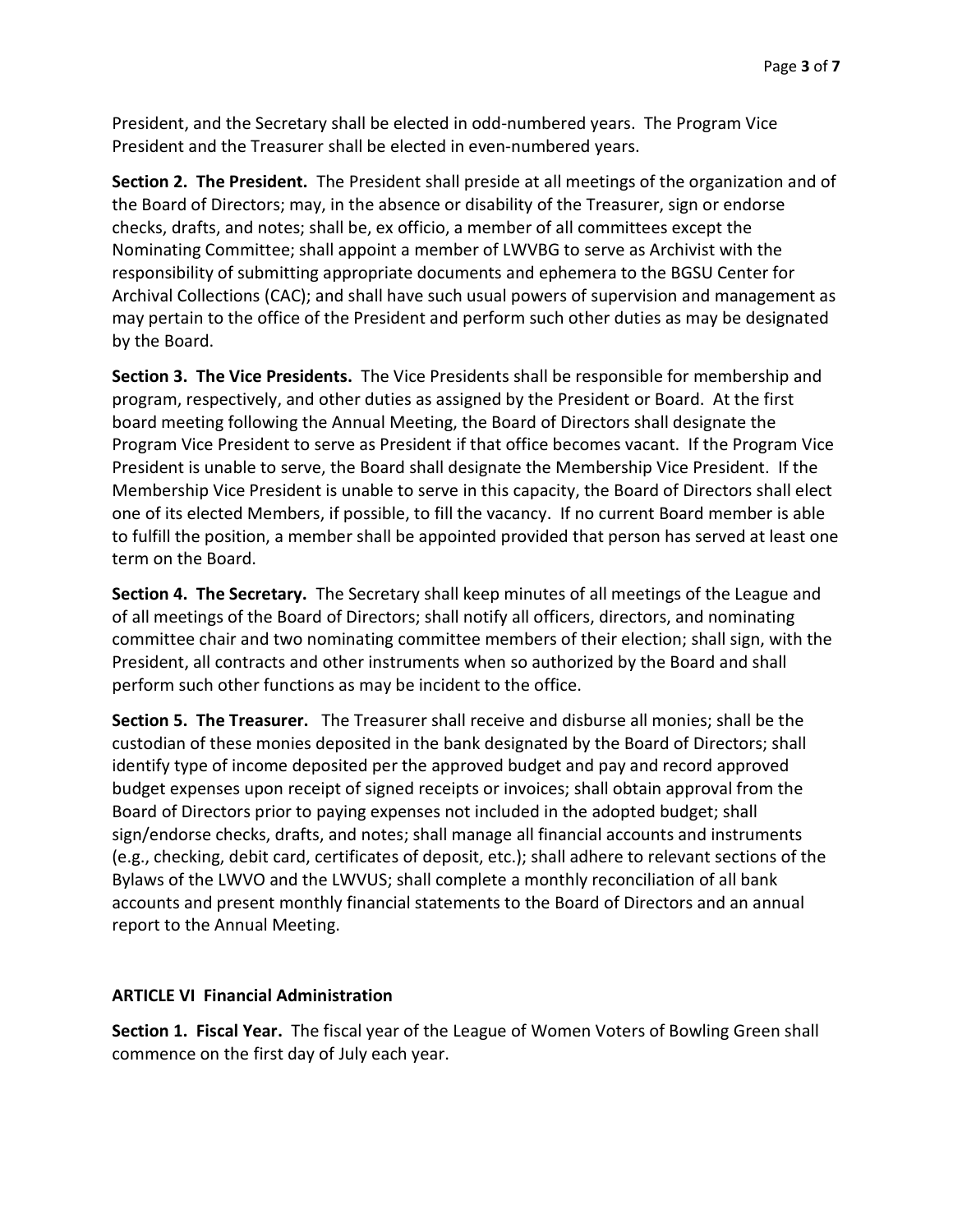Section 2. Dues. Annual dues to be voted on at the Annual Meeting shall be payable by October 15. Any member who fails to pay dues within two months after they become payable shall be dropped from the membership rolls.

Section 3. Budget. A budget for the ensuing year shall be submitted by the Board of Directors to the Annual Meeting for adoption. The budget shall include support for the work of the League as a whole.

Section 4. Budget Committee. A Budget Committee shall be appointed by the Board of Directors at least two months prior to the Annual Meeting to prepare a budget for the ensuing year. The proposed budget shall be sent to all members one month before the Annual Meeting. The Treasurer shall be a member, but not eligible to chair the committee.

Section 5. Financial Review Committee. The Board of Directors shall appoint a committee to review the prior year financial records no later than 60 days following the close of the fiscal year.

Section 6. Disbandment. In case of disbandment of the League of Women Voters of Bowling Green, all monies and securities shall be transferred to the Wood County District Public Library Foundation to be used for the purpose of promoting democracy. Should the WCDPL Foundation not accept the funds, they shall be transferred to the League of Women Voters of Perrysburg Area. All other property of whatsoever nature, whether real, personal, or mixed, which may at the time be owned by or under the control of the League of Women Voters of Bowling Green shall be disposed of by any officer of the organization, or corporation for such public, charitable, or educational uses and purposes as may be designated by the Board of the League of Women Voters of Bowling Green.

# ARTICLE VII Meetings

Section 1. Membership Meetings. There shall be at least three meetings of the membership each year. Time and place shall be determined by the Board of Directors. In the event of extenuating circumstances (e.g., a pandemic, extremely inclement weather) the number of membership meetings may be altered by a majority vote of the Board of Directors.

Section 2. Annual Meeting. An Annual Meeting shall be held before the end of the fiscal year, the exact date to be determined by the Board of Directors. The Annual Meeting shall:

- a. adopt a local program for the ensuing year,
- b. elect officers, directors, and three members of the nominating committee,
- c. adopt an adequate budget.
- d. transact such other business as may properly come before it.

Section 3. Quorum. Twenty percent of the members of the League of Women Voters of Bowling Green shall constitute a quorum at all business meetings when a vote is taken.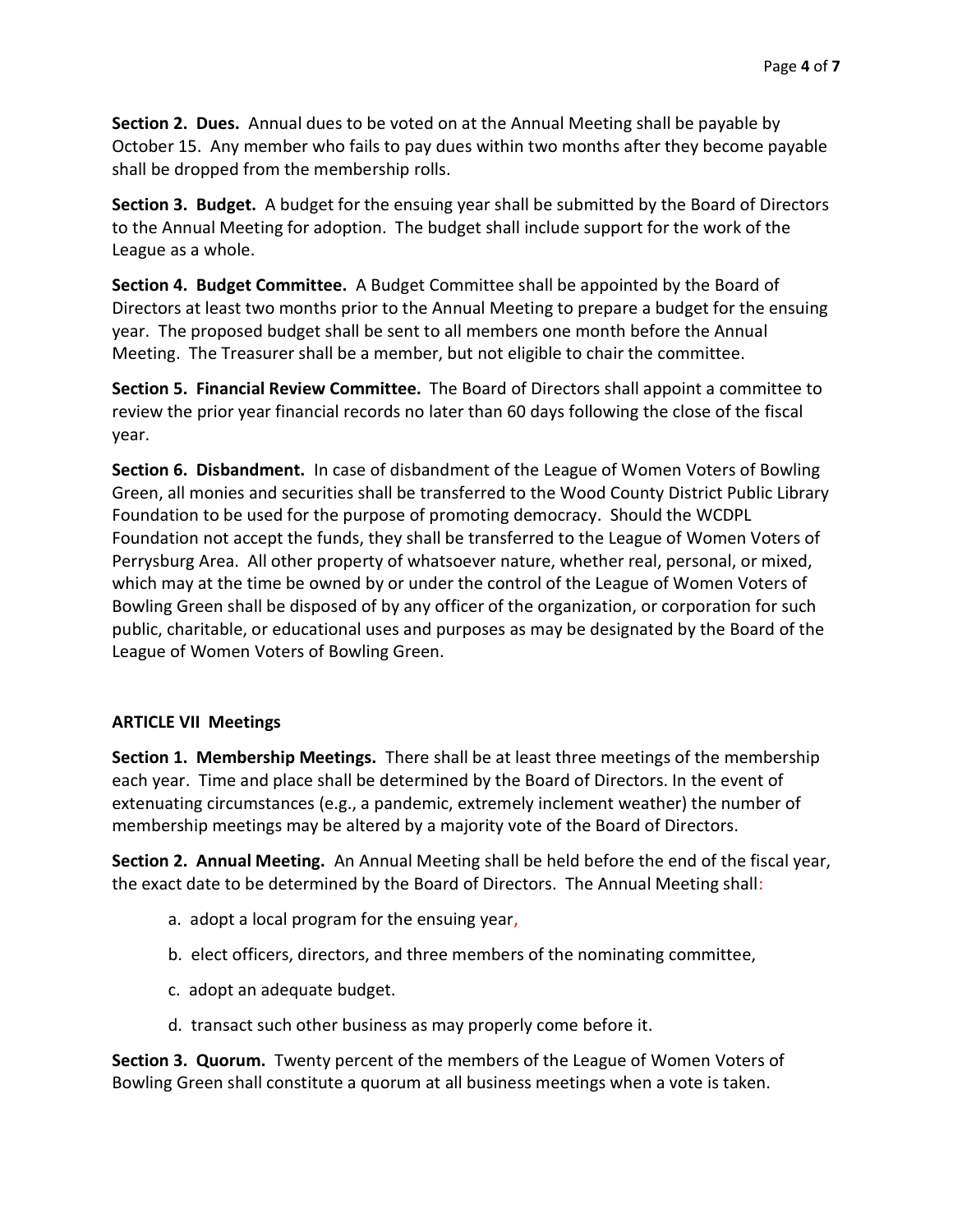# ARTICLE VIII Nominations and Elections

Section 1. Nominating Committee. The Nominating Committee shall consist of five members: the chairman and two members elected at the Annual Meeting, and two board members appointed by a newly elected Board of Directors at the first Board of Directors meeting following the annual meeting.

Section 2. Report of the Nominating Committee and Nominations from the Floor. The report of the Nominating Committee shall be sent to all members one month before the Annual Meeting. Immediately following the report of the Nominating Committee at the Annual Meeting, nominations may be made from the floor by any voting member provided the consent of the nominee has been secured.

Section 3. Elections. The election shall be by ballot, provided that when there is but one nominee for each office, the Secretary may be instructed to cast the ballot for every nominee. The majority vote of those qualified to vote and voting shall constitute an election. Absentee or proxy voting shall not be permitted.

## ARTICLE IX Program

Section 1. Authorization. The governmental principles adopted by the National Convention, and supported by the League as a whole, constitute the authorization for the adoption of the program.

Section 2. Program. The program of the League of Women Voters of Bowling Green shall consist of

a. action to implement the principles of the League of Women Voters of the United States and the League of Women Voters of Ohio and

b. those local issues chosen for concerted study and action.

Section 3. Current Agenda and Continuing Responsibilities. These categories of program are defined as follows:

a. The current agenda shall consist of those local governmental issues that the membership shall choose for sustained attention and concerted action.

b. The continuing responsibilities shall consist of positions on local governmental issues to which the League of Women Voters of Bowling Green has given sustained attention and on which it may continue to act.

Section 4. Action by the Annual Meeting. The Annual Meeting shall act upon the program using the following procedures: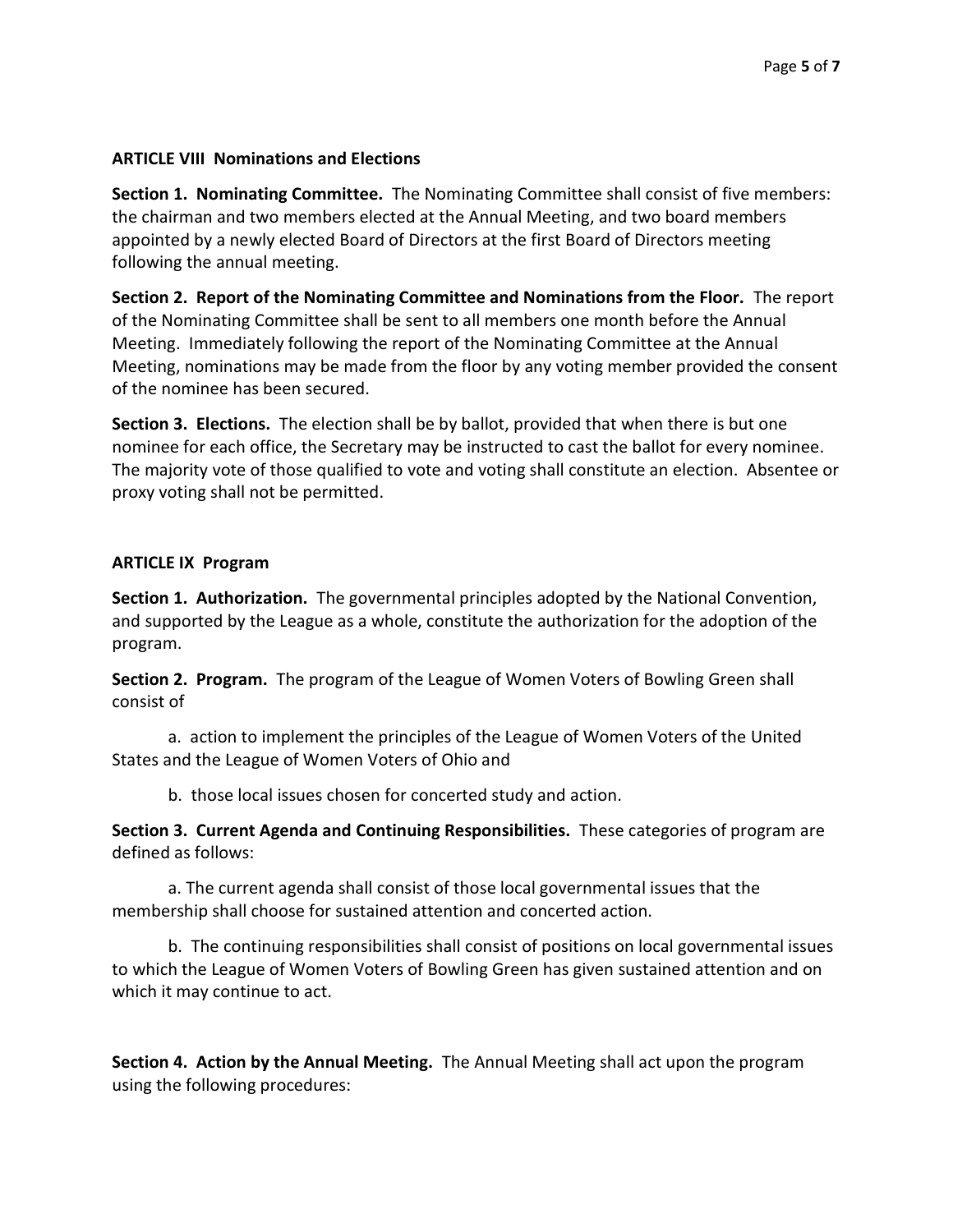a. The Board of Directors shall consider the recommendations sent in by the voting members two months prior to the Annual Meeting and shall formulate a proposed program.

b. The proposed program shall be sent to all members one month before the Annual Meeting.

c. A majority vote of voting members present and voting at the Annual Meeting shall be required for adoption of subjects in the proposed program as presented to the Annual Meeting by the Board of Directors.

d. Recommendations for program submitted by voting members two months prior to the Annual Meeting but not recommended by the Board of Directors may be considered by the Annual Meeting provided that:

1. The Annual Meeting shall order consideration by a majority vote and

2. The Annual Meeting shall adopt the item by a majority vote.

e. Changes in the program, in the case of altered conditions, may be made, provided that information concerning the proposed changes has been sent to all members at least two weeks prior to a general membership meeting at which the change is to be discussed and final action taken.

Section 5. Member Action. Members may act in the name of the League of Women Voters only when authorized to do so by the appropriate Board of Directors.

# ARTICLE X Conventions

Section 1. National Convention. The Board of Directors at a meeting before the date on which the names of delegates must be sent to the national office shall select delegates to that convention in the number allotted the League of Women Voters of Bowling Green under the provisions of the bylaws of the League of Women Voters of the United States.

Section 2. State Convention. The Board of Directors at a meeting before the date on which the names of delegates must be sent to the state office shall select delegates to that convention in the number allotted the League of Women Voters of Bowling Green under the provisions of the bylaws of the League of Women Voters of Ohio.

# ARTICLE XI Parliamentary Authority

Section 1. Parliamentary Authority. The rules contained in the most recent edition of Robert's Rules of Order Newly Revised shall govern the organization in all cases to which they are applicable and in which they are not inconsistent with these bylaws.